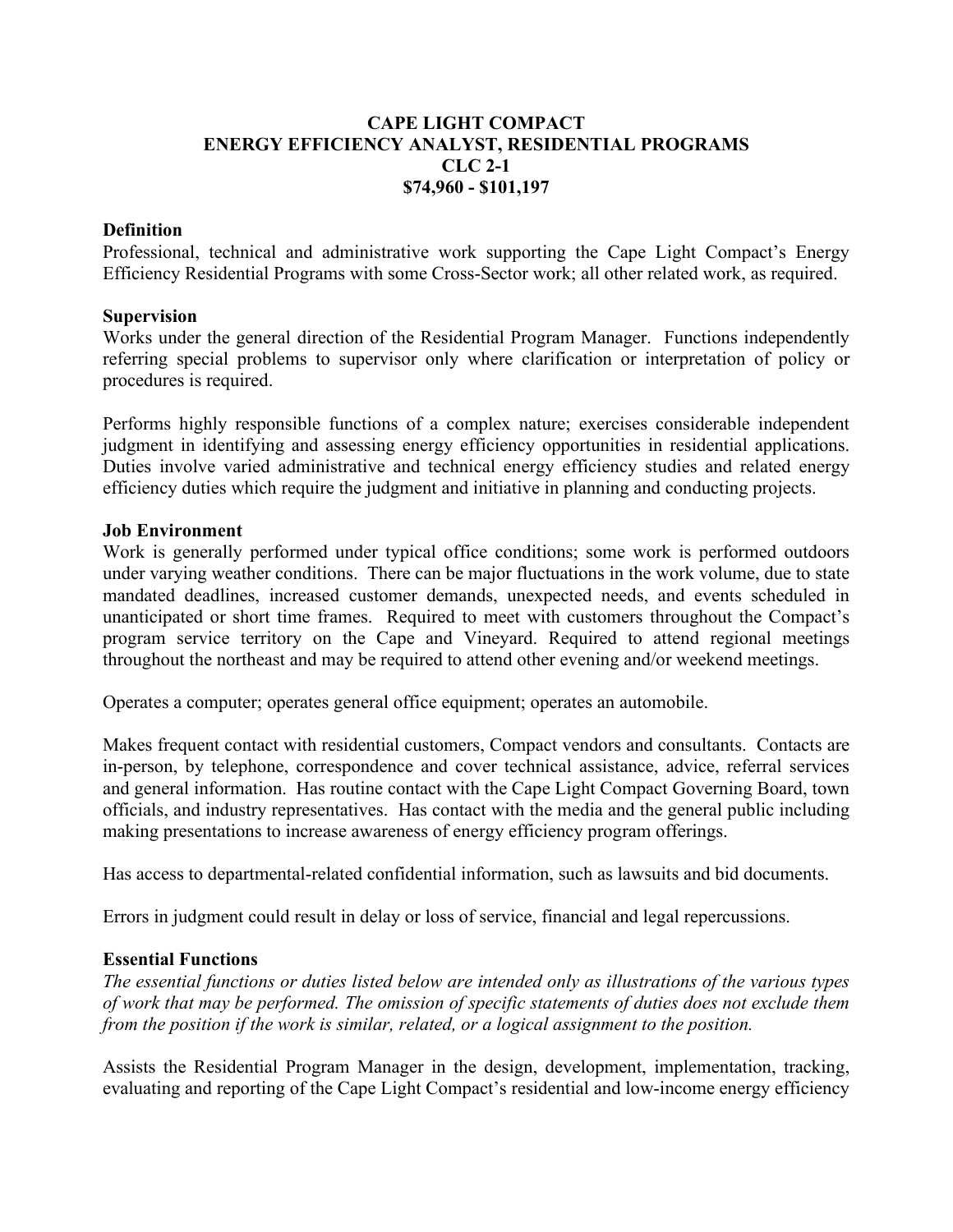programs; including coordinating energy efficiency service programs and overseeing the work of program vendors.

Assists in coordinating the Cape Light Compact's regional residential initiatives, which vary from comprehensive, whole-house programs to retail sales programs as well as workforce development and municipal partnership efforts with increased participation across key customer segments including but not limited to renters, English isolated customers, moderate income, small businesses, and customers located in Environmental Justice communities. Knowledge of local, state, and federal low-income energy efficiency programs is desirable.

Build and maintain effective business relationships with internal staff, workgroup members, senior management, ratepayers and other stakeholders.

Communicate clearly and concisely information both verbally and in writing to a wide variety of audiences. Works closely with other staff members on communications and promotions.

Participates in public forums, workshops and conferences for local, state, and national energy efficiency interests. Works closely with various joint program efforts and energy efficiency market actors including the Consortium for Energy Efficiency, Northeast Energy Efficiency Partnerships, ENERGY STAR, and business trade allies.

Compiles, organizes, writes written reports, and makes presentations on residential matters for the Cape Light Compact Governing Board, state agencies, the media and the general public. Promotional events may include work on nights and weekends.

Performs similar or related work, as required, directed, or as situation dictates.

### **Recommended Minimum Qualifications**

Bachelor's Degree in Arts or Science with a background in environmental science, environmental studies, sustainability, or energy preferred. One to three years progressively responsible experience in the environmental and/or energy field required.

### **Knowledge, Ability and Skill**

*Knowledge*. Extensive knowledge of the purposes and responsibilities of Massachusetts energy efficiency programs. Thorough knowledge of the Cape Light Compact and role of municipal aggregators under the Massachusetts Restructuring Law. Thorough knowledge of the Massachusetts Green Community Act. Thorough knowledge of Residential Energy Efficiency Programs and the Environmental Protection Agency/Dept. of Energy's ENERGY STAR® programs.

*Ability.* Ability to plan, organize and direct the preparation of comprehensive energy efficiency improvements in the residential and low-income electric utility sector, including analyzing problems and formulating recommendations, partnering with utility representatives, and working with local and state officials. Ability to establish and maintain effective working relationships with electric utility customers, engineering consultants and develop residential energy efficiency